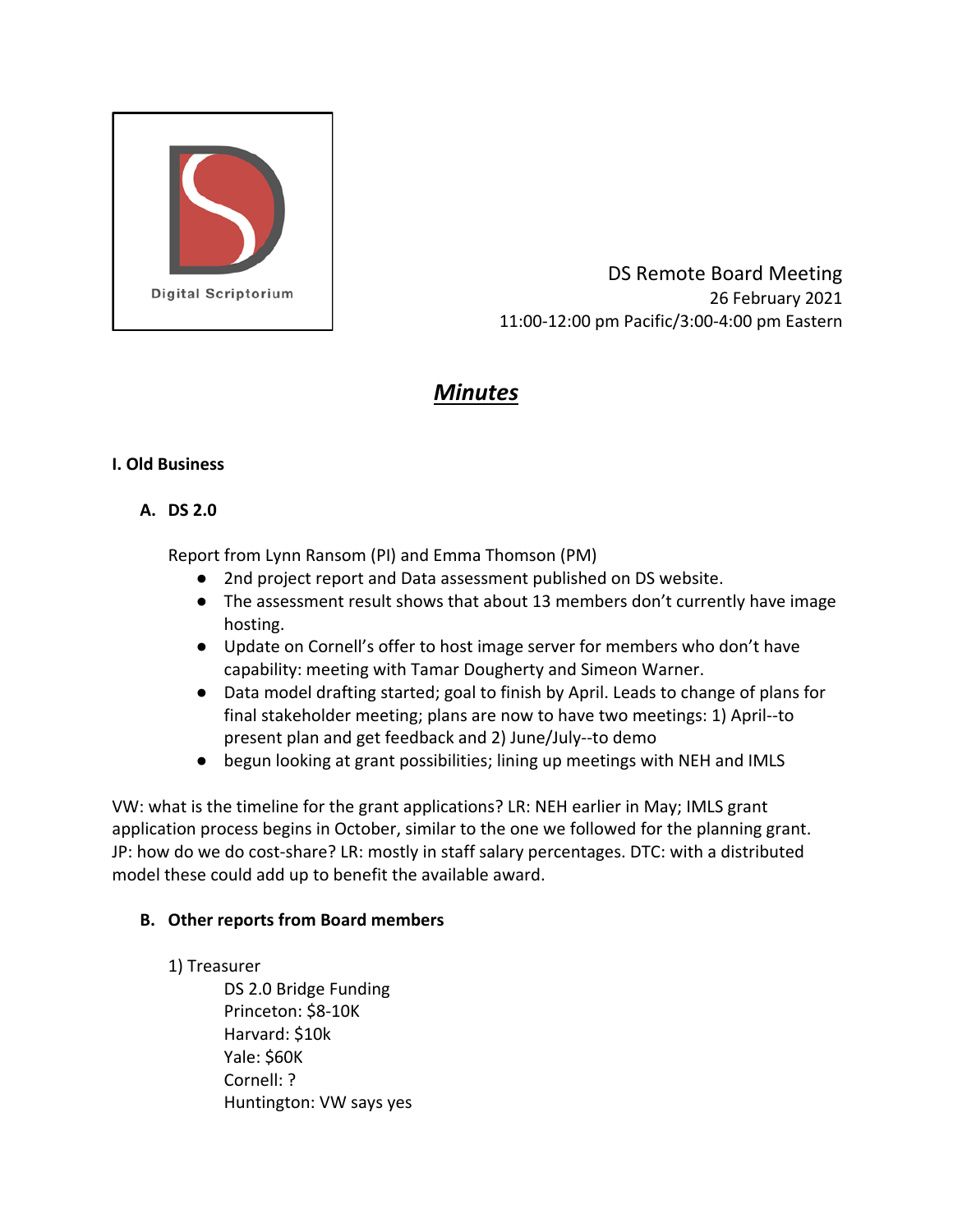Berkeley: DF probably not right now Columbia: who?

ECS to follow up with Lynn and Emma about crafting a letter to other institutions, including Cornell. VW: when will ECS contact Huntington? in a week or two.

Membership Fees (Cornell, Princeton added?) ECS has not heard back from Meilin at Berkeley LR noted interest in Delmas Foundation for supporting DS 2.0

2) V.P. Elections JP reminded us that spreadsheet was sent out (in governance file in google)

[https://docs.google.com/spreadsheets/d/1f8UMDMsze9wY8G3\\_CIXrWSFzQBor6kZs/edit?rt](https://docs.google.com/spreadsheets/d/1f8UMDMsze9wY8G3_CIXrWSFzQBor6kZs/edit?rtpof=true#gid=1033962707) [pof=true#gid=1033962707](https://docs.google.com/spreadsheets/d/1f8UMDMsze9wY8G3_CIXrWSFzQBor6kZs/edit?rtpof=true#gid=1033962707)

Nominating Committee LR nominated for President VW nominated for Treasurer JP volunteers to serve 1 more year; nominate as VP for 1 yr DF nominated for Secretary All three Director-at-Large positions will be open for nominations from the membership

Discussion about upcoming financial issues re turnover from Berkeley to new host

Discussion about possibility of adding more board position; wait until DTC leaves. DTC: current Bylaws state that the number of board positions is three (four officers, three at-large).

Nomination process Will continue discussion at next meeting.

- 3) Membership
	- a. Princeton: to be invoiced
	- b. Western Ontario: Canadian institutions can join. DTC has let them know

#### 4) Advisory Council MOVE TO NEXT MEETING

- Report from LFD:
	- Advisory Council proposal:
		- 5 members (including Chair) representing the DS User community 5-year staggered terms, with possibility of one term renewal
		- The Chair, in consultation with t
- Board vote on new term limits

#### 5) Technical

NY Academy of Medicine: still entering data